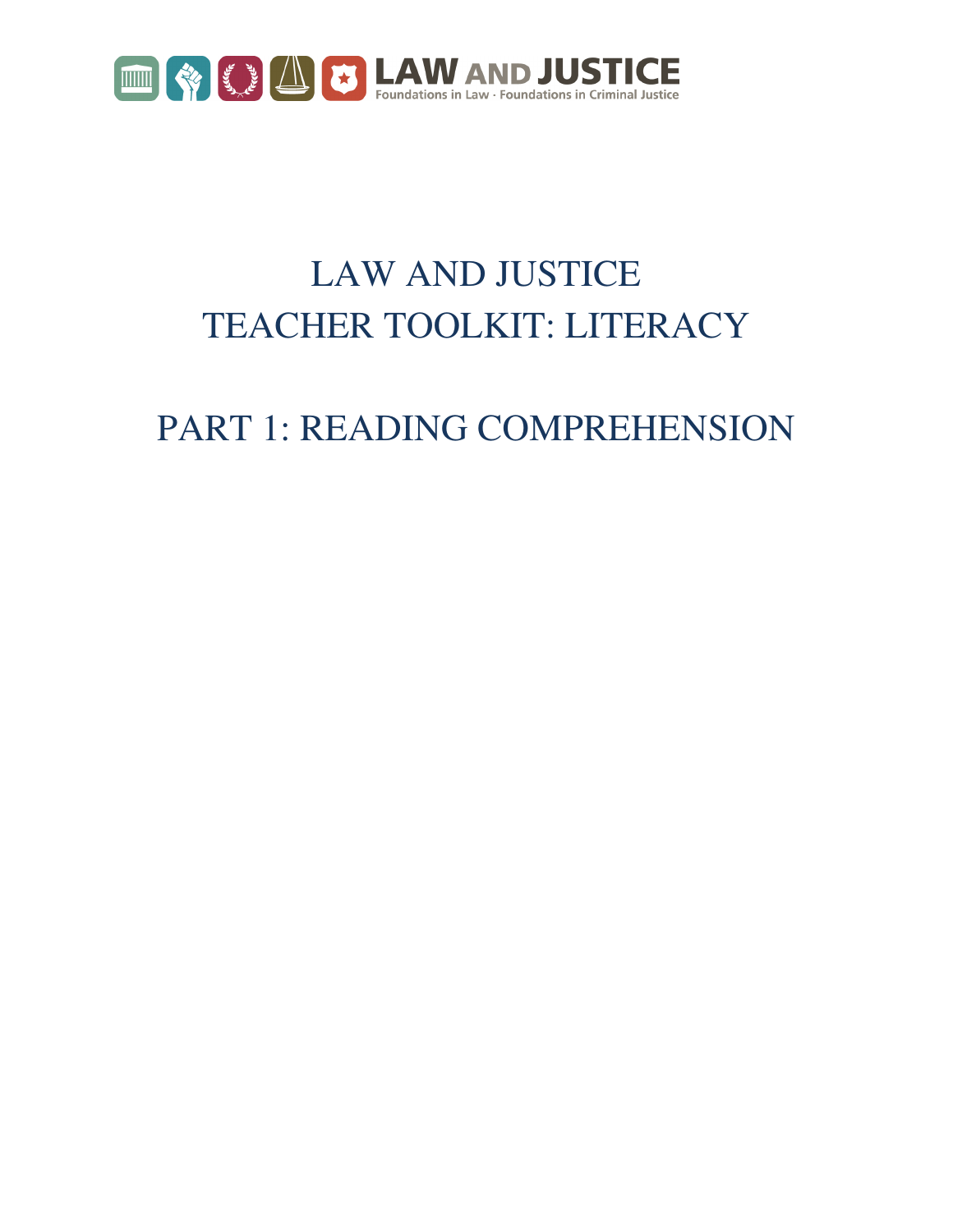Throughout Foundations in Law and Foundations in Criminal Justice, students engage in inquiry by reading and writing about topics and issues relevant to professions in the legal and criminal justice systems. To carry out this inquiry, students need literacy strategies and tools to enable them to read materials from varied sources, such as news articles, legal papers, police reports, laws, and statutes. Students also learn to write for multiple purposes and audiences and compose writing for proposals, legal arguments, case briefs, research summaries, and other projects. Through these rigorous reading and writing activities, students develop cognitive skills that help them critically engage with a text. For example, as students identify relevant facts in readings, they also synthesize the information and make connections to broader questions about the meaning of law and justice.

Research shows that literacy skill development is more successful when strategies are routinely used to approach new texts and tasks. This encourages students to develop effective habits of mind and behaviors that direct them toward skillful reading. Based on our synthesis of adolescent literacy research, the following approaches are embedded in the Law and Justice curriculum

- Solving vocabulary problems as they arise during the reading process
- Connecting text to prior knowledge or to students' lives
- Engaging in critique and questioning about purpose, author, perspective, and audience
- Engaging in extended discussion of text meaning and interpretation (in small and large groups)
- Identifying evidence in reading to support ideas and understandings
- Enhancing comprehension by reinforcing more complex skills, such as inference and synthesis

In Foundations in Law and Foundations in Criminal Justice, teachers have an opportunity to practice literacy strategies with students in a real-world context. Students may be more motivated to learn and apply the strategies when they see their relevance to the workplace.

While scholars and teachers acknowledge that literacy instruction is necessary to make content-area reading accessible to students, many teachers report feeling unprepared to help their students. To address this, the Law and Justice curriculum is designed with scaffolded activities—instructional tools and strategies that support students' development of literacy skills.<sup>1</sup> Students have opportunities to learn and apply literacy skills in a range of authentic contexts.

This toolkit describes several literacy strategies that teachers of the Law and Justice curriculum can use to support students who need help in reading and comprehending documents included in the curriculum materials. Suggestions for how and when to

 $<sup>1</sup>$  Some students will need more targeted support to improve their literacy skills than classroom</sup> teachers can provide. In these cases, we encourage you to work with your school to provide more intensive interventions for your students.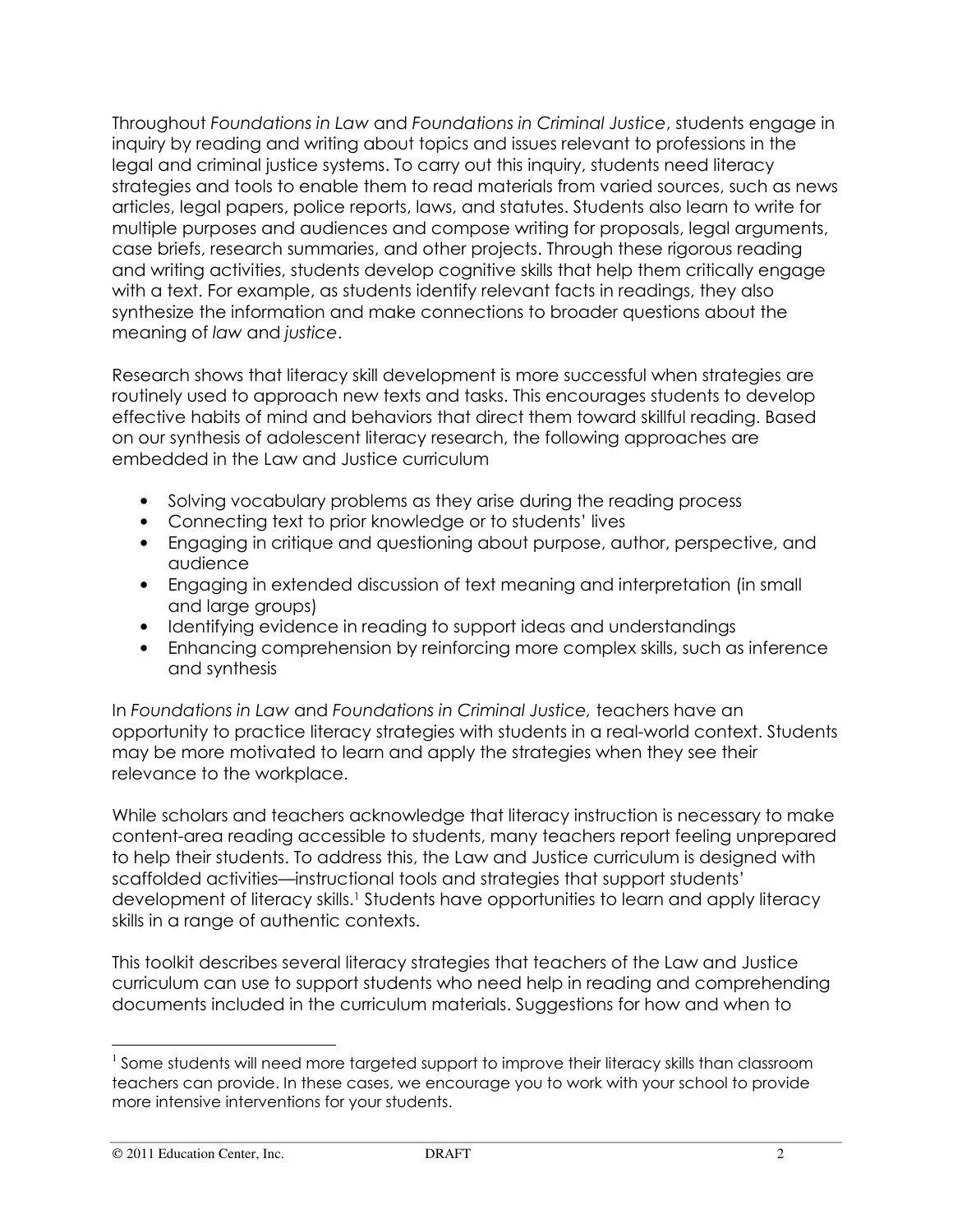employ these strategies appear throughout the Foundations in Law and Foundations in Criminal Justice Teacher Guides. Note that the literacy strategies included here provide tools to help student interact with text before, during, and after they read. There is some overlap across the strategies, and you will likely want to try different ones to see which work best with your students and with different kinds of texts.

## Table of Contents

| Literacy Strategy                          | Page |
|--------------------------------------------|------|
| Preview the Text                           | 4    |
| Questioning the Text                       | 6    |
| Model Thinking with Think-Alouds           | 7    |
| <b>Generating Questions</b>                | 9    |
| Reciprocal Teaching (Reading Together)     | 11   |
| Word Walls                                 | 14   |
| Annotating and Paraphrasing                | 15   |
| <b>Evaluating Primary Source Documents</b> | 16   |
| Mind Maps                                  | 17   |

References are available on the Law and Justice Web site: http://lawandjustice.edc.org.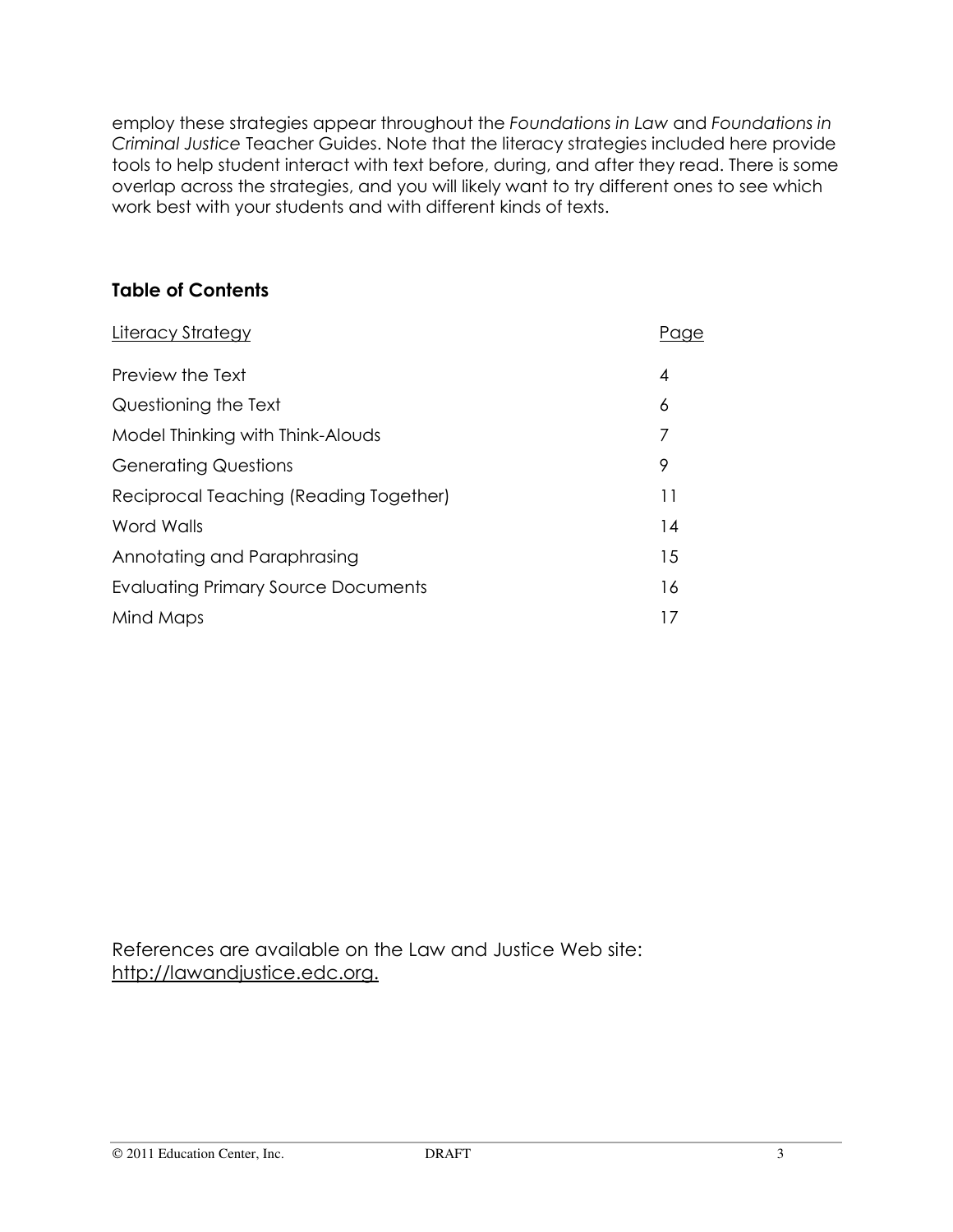## PREVIEW THE TEXT

Reading nonfiction text can be challenging. Previewing text can encourage active reading and help students connect the information in the text to what they already know. Students are introduced to one previewing strategy in the first unit of the Foundations in Law course; subsequent units use other previewing techniques to build students' skills. Below is a sample graphic organizer that students can use to preview text.

## Introducing Preview Notes: At First Glance

When you look at a reading, what comes to your mind? Do your eyes go straight to a graph or photo? Do you try to make sense of the title? Do you check to see if there are questions at the end of the reading? These are good ways to approach reading something new. Before you start that first sentence, you're going to try a few strategies for finding your way through a reading. It's like using a road map before you set out on a trip—the map helps you find your way, and it can help you get back on track if you get lost. Note the clues you find and jot down any questions you have.

| <b>Clues from the Title</b>                                                      |                                  |  |
|----------------------------------------------------------------------------------|----------------------------------|--|
| What is the topic of the reading? Write down what comes to mind.                 |                                  |  |
|                                                                                  |                                  |  |
|                                                                                  |                                  |  |
| <b>Clues from Headings</b>                                                       |                                  |  |
| Review the headings or subheadings. What type of information do they illustrate? |                                  |  |
|                                                                                  |                                  |  |
|                                                                                  |                                  |  |
|                                                                                  |                                  |  |
|                                                                                  |                                  |  |
| <b>Clues from the Images</b>                                                     |                                  |  |
| Image 1:                                                                         | Image 2:                         |  |
| I think this image is showing me                                                 | I think this image is showing me |  |
|                                                                                  |                                  |  |
|                                                                                  |                                  |  |
|                                                                                  |                                  |  |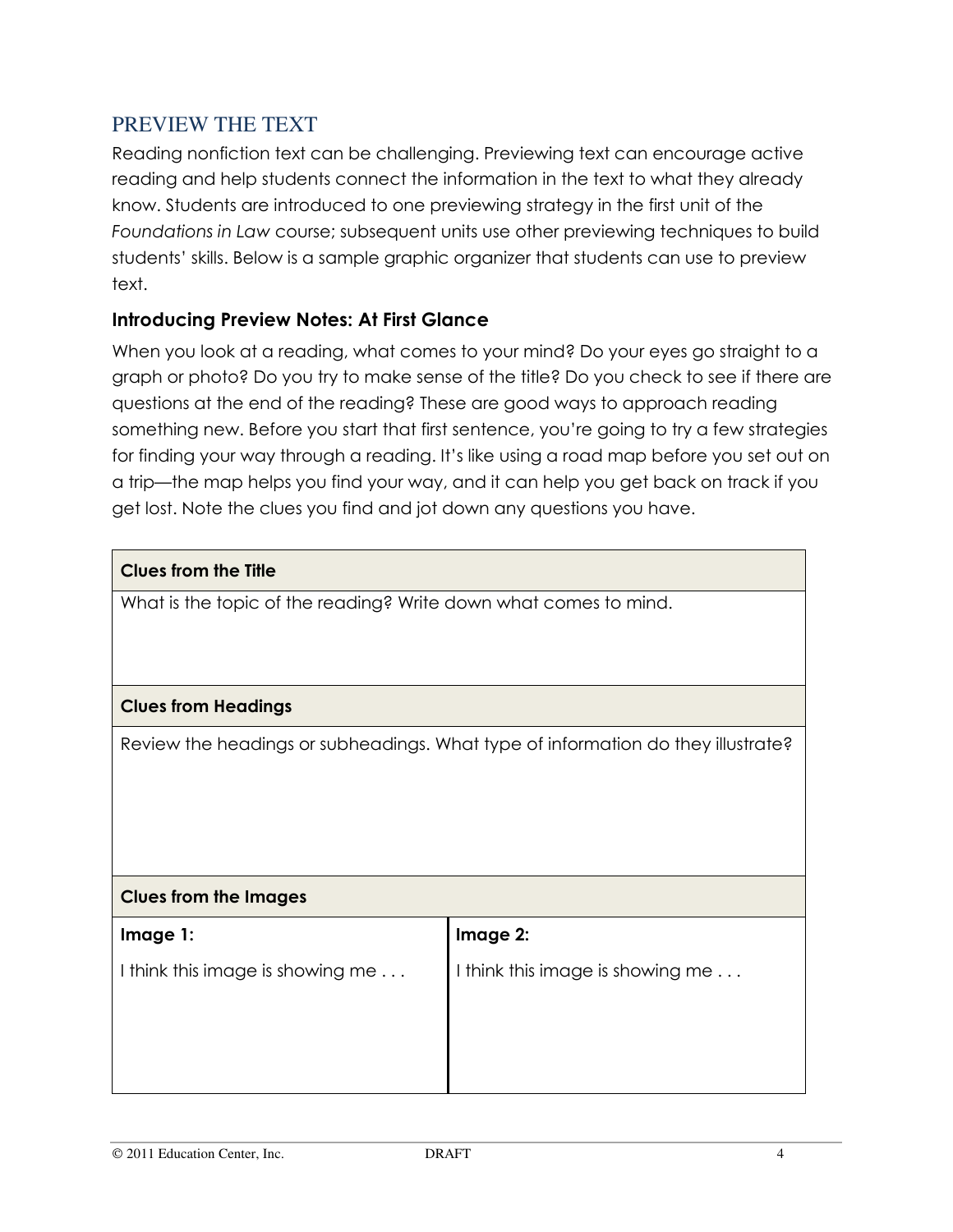### Clues from Graphs or Tables

Graphs: Read the labels on the x and y axes to see what they tell you about the graph. Tables: Read the column and row headings to see what they tell you about the table.

My Own Questions

Words I Want to Know More About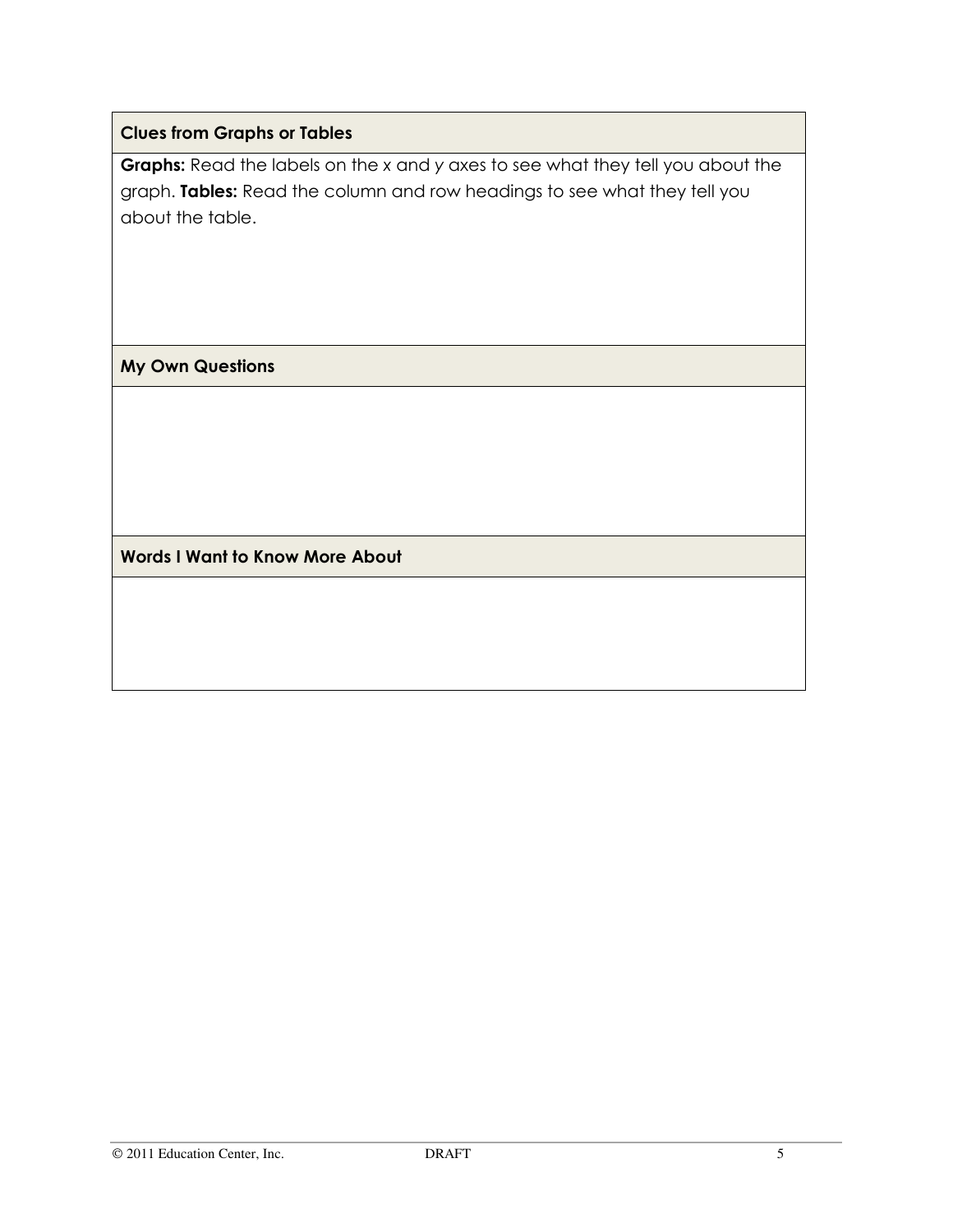## QUESTIONING THE TEXT

Developed by literacy researcher Taffy E. Raphael in the 1980s,<sup>2</sup> the Questioning the Text strategy (also known as Question-and-Answer Relationships) helps students figure out how to effectively and efficiently answer a question about a text by considering what type of question it is. Students learn that answering different types of questions requires different reading behaviors and thought processes. This strategy also increases students' ability to find information.

### The Four Types of Questions

Questioning the Text involves four question types:

- Right there: The answer is within a paragraph or sentence in the text.
- Think and search: The answer is in the text, but the reader must pull pieces from different paragraphs to answer the question.
- On my own: The answer lies in the reader's own background knowledge or experience; it is not found in the text.
- Author and me: The answer is not stated directly in the text; the reader must formulate ideas by using both prior knowledge and data from the text. Answers to these questions may include the words "The author implies . . ." or "The text suggests . . ."

### Introducing the Questioning the Text Strategy

This strategy can be used with any text containing questions that students need to answer.

- 1. Look at the questions that accompany a text your students will read (such as the Questions for Reflection), and determine each question's type.
- 2. Introduce the strategy and its purpose. Using the questions from the text you chose, give students an example of each question type. (If the questions do not include all four question types, introduce the remaining types in later readings or make up a question for that type.) Let students know that such questions often appear in textbooks and on tests.
- 3. Give students time to read the text and answer the questions. Ask students to consider the question type in addition to the answer.
- 4. Have students share their answers, identify the type of question, and indicate where they found the answers.

As looking at question types becomes routine, students will become more adept at figuring out how and where to find answers to questions about a text.

<sup>&</sup>lt;sup>2</sup> Raphael, T. E. (1982). Teaching children question-answering strategies. The Reading Teacher, 36, 186–191; Raphael, T. E. (1986). Teaching question-and-answer-relationships, revisited. The Reading Teacher, 39(6), 516–522.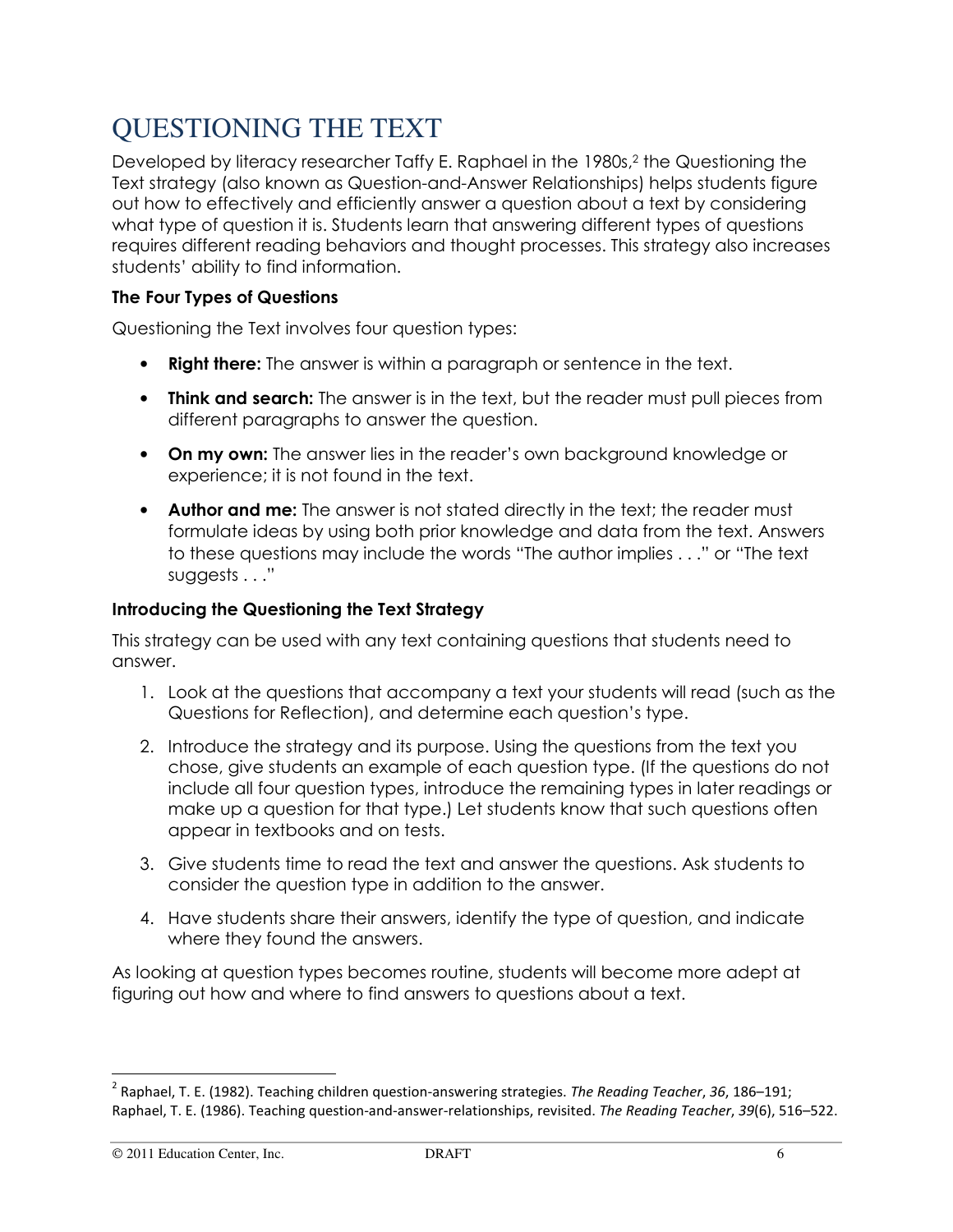## MODEL THINKING WITH THINK-ALOUDS

Good readers pay attention to what they are reading; they think about the ideas and how they all fit together. Good readers also read strategically, even if they don't realize it at the time, and can pay attention to how they are reading when they need to. "Thinking aloud" as you read is one way to become aware of how you read. When you think aloud, you read and, at the same time, you describe what you are doing in your mind—you verbalize your thought process. As you read, you say out loud (or write down) any questions that pop up, ideas that occur to you, ways in which you try to figure out unfamiliar words, or ideas that don't seem to make sense. Ideally, after you model a think-aloud for students, students should work independently or in pairs to apply the strategies you illustrated.

Here are some questions you can use to get started with thinking aloud:

- 1. What are the first things you look at on the page? What do you notice about the text in general?
- 2. What words stand out at first glance?
- 3. Before you start reading, what are you expecting from this text? What do you think it might be about? Why?
- 4. What kind of writing is it: Story? Personal essay? Explanation? Cause-and-effect? Informational? Instructions for doing something? Legal document? Legal case brief? How will you read this kind of writing?
- 5. What do you already know about the topic? How are you using that information as you read?
- 6. Are there unfamiliar words or familiar words that seem to have a special meaning? How do you decide whether the word is important enough to figure out or unimportant enough to skip over?
- 7. Are you asking yourself questions or wondering about things as you read? What are they?
- 8. If you are asking questions, are you finding answers? If not, what do you do?
- 9. Are you rereading parts of the text? What cued you to the fact that you needed to reread?
- 10. When does the article force you to infer information?
- 11. Are you creating mental pictures as you read? What are they?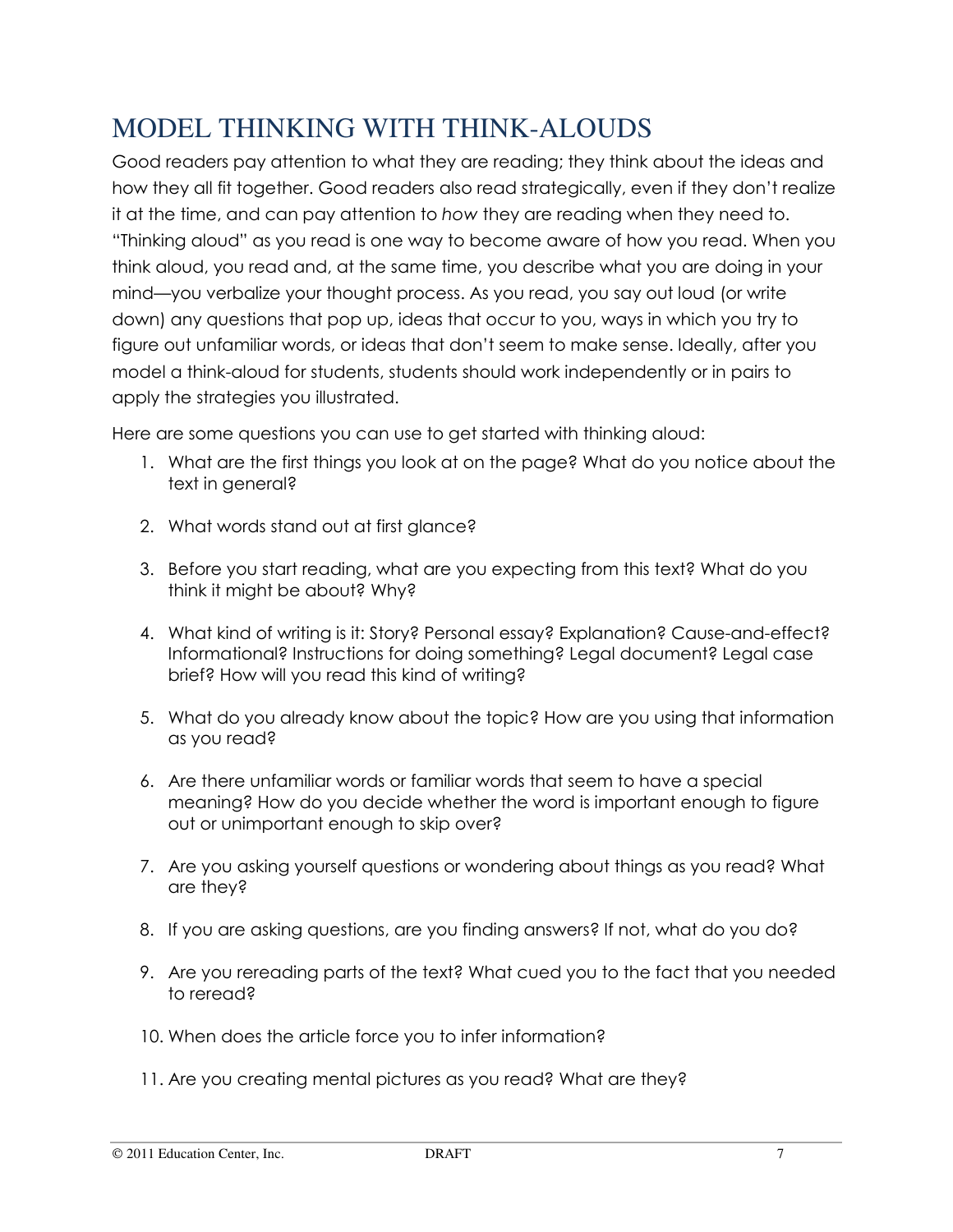12. Do you stop occasionally to pull together what you've read so far and make sense of it all? For example, what have you learned from the text so far?

If the think-aloud technique is new to you, focus first on addressing two or three of the questions to answer and share while reading the text to your class. Prepare ahead of time. When you model your thinking in this way, your choice of questions depends on the reading and your students' needs at the time.

| <b>Dimensions of Interactive Comprehension Modeling</b> |                                                                                                            |                                                                                                                                       |  |
|---------------------------------------------------------|------------------------------------------------------------------------------------------------------------|---------------------------------------------------------------------------------------------------------------------------------------|--|
| <b>Dimension</b>                                        | <b>Definition</b>                                                                                          | <b>Components</b>                                                                                                                     |  |
| Vocabulary                                              | Focus on "solving" an<br>unknown word, not<br>providing the definition of<br>the word                      | Context clues<br>Word parts (prefix, suffix,<br>root)<br>Use of resources (peers,<br>Internet, dictionary,<br>thesaurus)              |  |
| Comprehension                                           | Strategic moves to support<br>understanding the text                                                       | Summarize/synthesize<br>Predict<br>Infer<br>Visualize<br>Question<br>Connect<br>Activate background<br>knowledge                      |  |
| Text structures                                         | Structures used in<br>presenting information that<br>readers can use to predict<br>the flow of information | Cause/effect<br>Compare/contrast<br>Problem/solution<br>Descriptive<br>Story grammar (plot,<br>setting, character, conflict,<br>etc.) |  |
| <b>Text features</b>                                    | Components of the text<br>added to increase<br>understanding or interest                                   | Captions<br>Illustrations and diagrams<br>Headings and titles<br><b>Bold or italicized words</b>                                      |  |

Adapted from Lapp, D., Fisher, D., & Grant, M. (2008). "You can read this text—I'll show you how": Interactive comprehension instruction. Journal of Adolescent & Adult Literacy, 51(5), 372–383.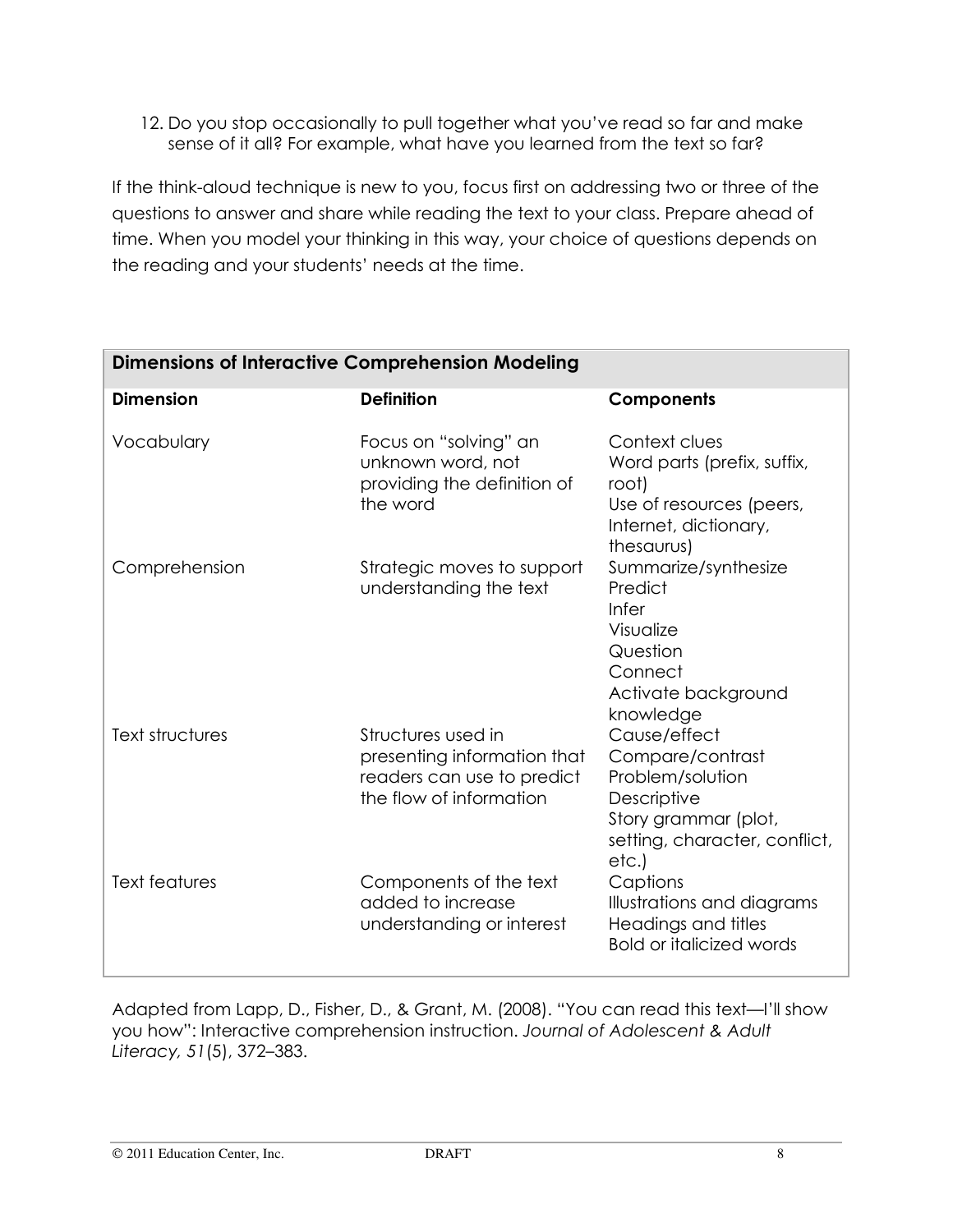## GENERATING QUESTIONS

Effective teaching and learning requires educators to design thought-provoking questions, model higher-level thinking, and promote stimulating classroom discussion. Students' thinking is shaped by the ways in which teachers design and model complex questions. Therefore, implementing a range of questioning strategies and encouraging students to discuss and ask questions is an important part of reading comprehension.

## Thin and Thick Questions

This literacy approach is intended to promote better analysis of questions and greater insight in writing. As students engage in a reading, they can jot down questions on sticky notes and then place their questions on a continuum from the thinnest questions to the thickest questions.

**Thin questions** are literal questions that are asked primarily to help the student eliminate confusion or understand vocabulary. In most cases, thin questions can be answered in a few words.

**Thick questions** are written at a higher level, are inferential or evaluative, and require students to answer in greater depth. Thick questions are used to address large or complex concepts.

## Three-Level Guides for Reading

This is a useful technique for students to use while interacting with content-area text. This strategy requires students to construct knowledge on three cognitive levels: literal, interpretive, and applied.

Literal level: What is the essential information? What are the important ideas? Interpretive level: What inferences might be drawn? What significant point is the author trying to make?

**Applied level:** What conclusions can be drawn by combining what the students already know with what information is presented here? How does all of this material relate to students' lives or to what they know of the world?

## Anticipation Guides

Anticipation guides present students with the opportunity to reflect on previous knowledge and assess new information. Before reading, students reflect on what they know about the subject. One approach is to have students agree or disagree with teacher-provided statements. After reading, students reevaluate their original perceptions. Anticipation guides encourage active reading through a cycle of prediction, reaction, and reevaluation. One type of anticipation guide is a K-W-L graphic organizer.

|                                                                            | W                                                                                  |                                                                                                                                                                  |
|----------------------------------------------------------------------------|------------------------------------------------------------------------------------|------------------------------------------------------------------------------------------------------------------------------------------------------------------|
| What do you know about<br>the U.S. Constitution and<br>the Bill of Rights? | What do you want to know<br>about the U.S. Constitution<br>and the Bill of Rights? | What did you learn about<br>the U.S. Constitution and<br>the Bill of Rights? What<br>surprised you? Did any<br>ideas confirm or advance<br>your prior knowledge? |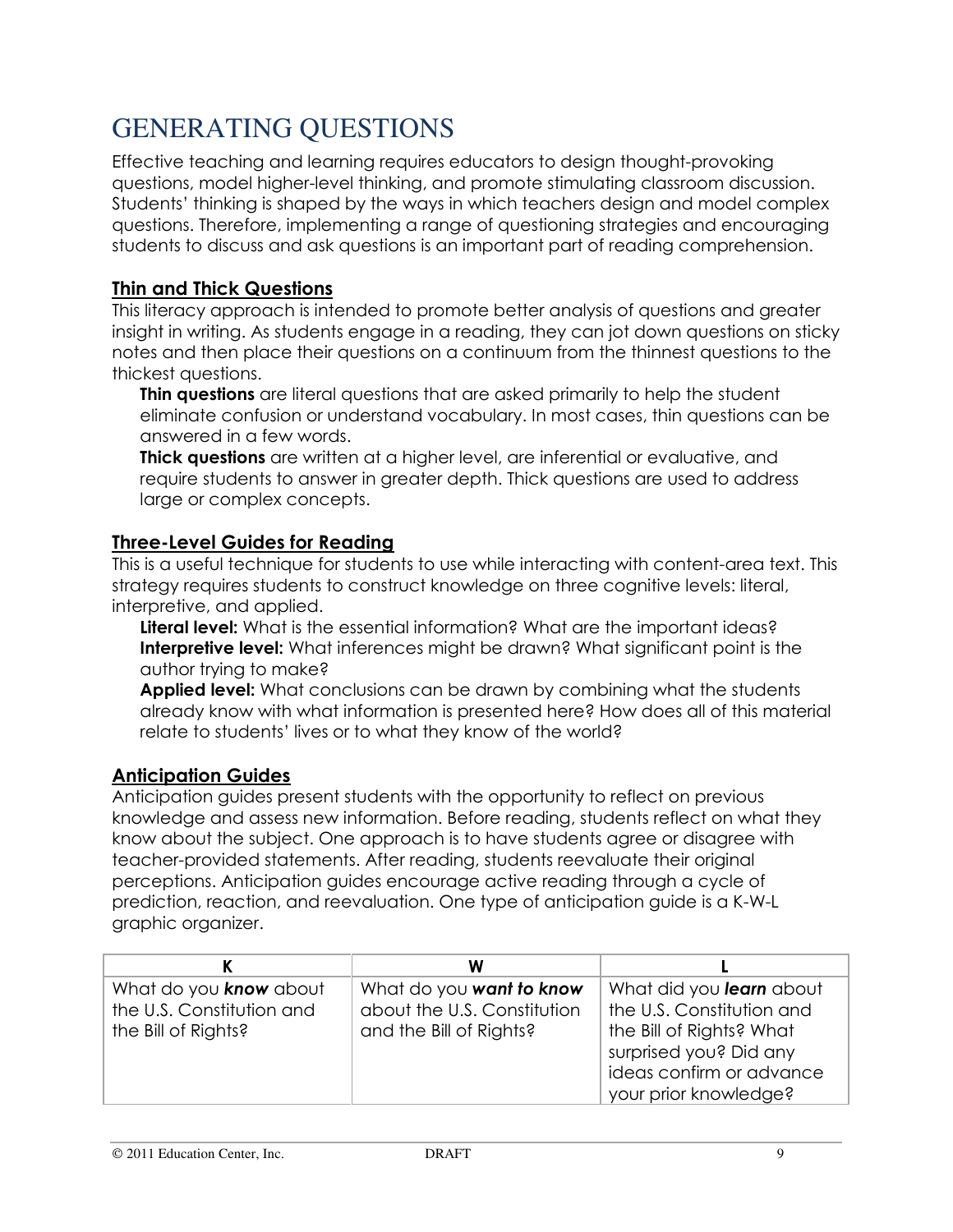## Questions Game

To help students develop the skill of self-questioning as they read, use a variation of the Questions Game (McTeague, 1996). This strategy encourages student-centered discussion and deeper comprehension

- Students read the same piece of text and write two questions they would like answered.
- Students share and discuss their questions with a partner and try to answer each other's questions.
- After a few minutes, pairs generate two new questions.
- Each pair meets with another two-person group and goes through the process again.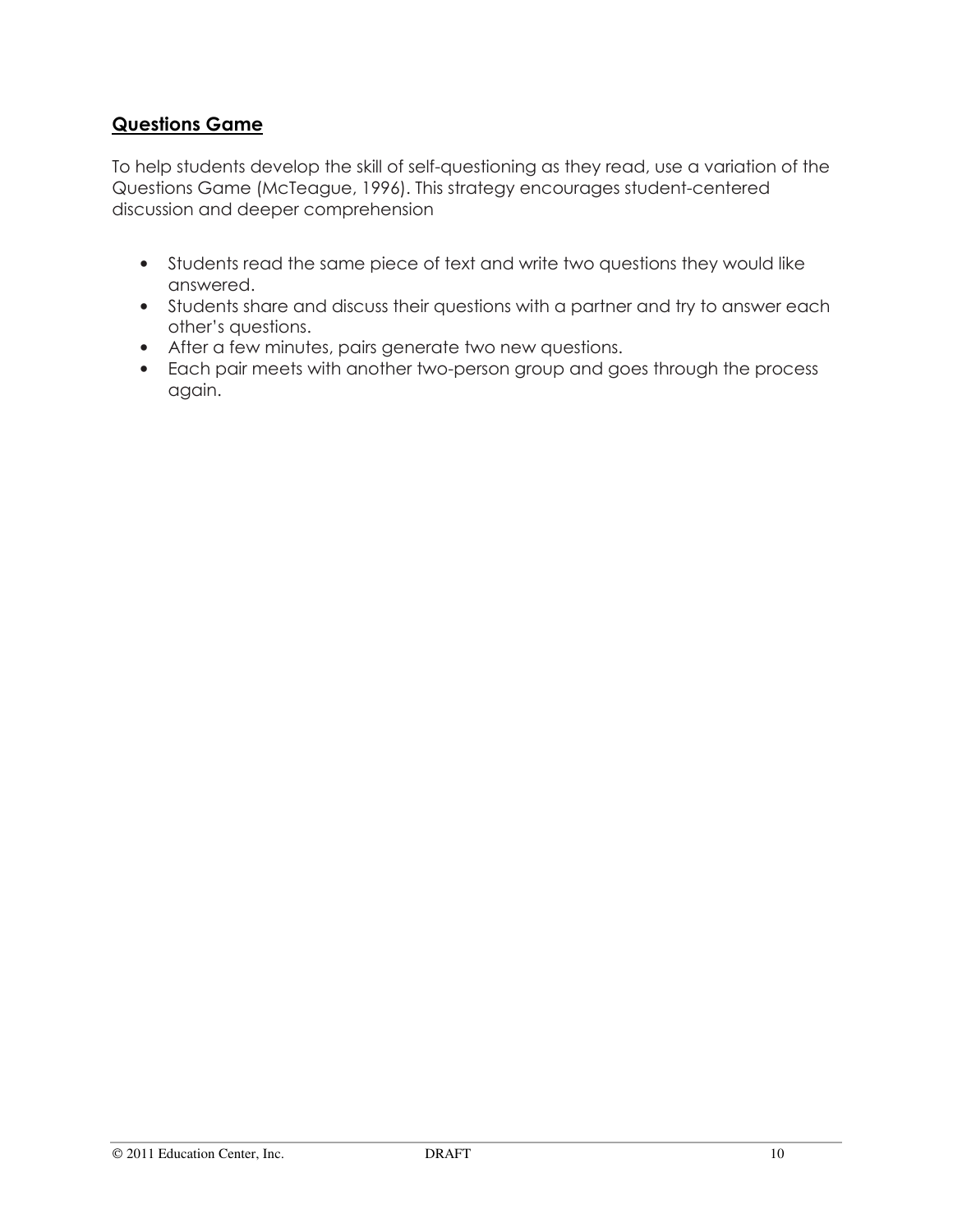## RECIPROCAL TEACHING (READING TOGETHER)

Reading in small groups can be done through Reciprocal Teaching, a comprehension technique in which students take turns leading a dialogue about sections of a text. The method involves prediction, questioning, summarizing, and clarifying. The purpose of this technique is to help students, with or without a teacher present, actively bring meaning to the written word. The structure of the dialogue and the interactions of the group members require that all students participate, and these elements help foster new relationships between students of different ability levels. The following process is a structured small-group discussion to help students get the most from a reading.

#### **Directions**

- Read your chosen section of the reading.
- Have each team member choose a role: Questioner, Clarifier, Summarizer, or Predictor. Take two or three minutes to read about your role and complete your question or sentence starter.

| 1. Choose one Question Starter<br>2. Follow the <b>Questioner Steps</b> with your team.<br>and complete the question.<br><b>Question Starters</b><br><b>Questioner Steps</b><br>One question I had about what I<br>1. Share your question with the team, and write it<br>read was<br>on chart paper.<br>2. Have team members share responses. They<br>• How does the author know that |
|---------------------------------------------------------------------------------------------------------------------------------------------------------------------------------------------------------------------------------------------------------------------------------------------------------------------------------------------------------------------------------------|
|                                                                                                                                                                                                                                                                                                                                                                                       |
|                                                                                                                                                                                                                                                                                                                                                                                       |
|                                                                                                                                                                                                                                                                                                                                                                                       |
|                                                                                                                                                                                                                                                                                                                                                                                       |
| might offer possible answers, or say whether<br>$\cdot \cdot \cdot$ 3                                                                                                                                                                                                                                                                                                                 |
| they had the same question, or ask a different<br>Why does $\dots$ ?<br>question that they also wondered about.                                                                                                                                                                                                                                                                       |
| • How does $\ldots$ ?<br>3. Record all your questions and possible<br>answers on chart paper.                                                                                                                                                                                                                                                                                         |

 $1.$  • Follow the steps for each role, starting with the Questioner.

| <b>Clarifier</b>       |                                                                                                  |
|------------------------|--------------------------------------------------------------------------------------------------|
|                        | 1. Choose one <b>Sentence Starter</b> and   2. Follow the <b>Clarifier Steps</b> with your team. |
| complete the sentence. |                                                                                                  |
|                        |                                                                                                  |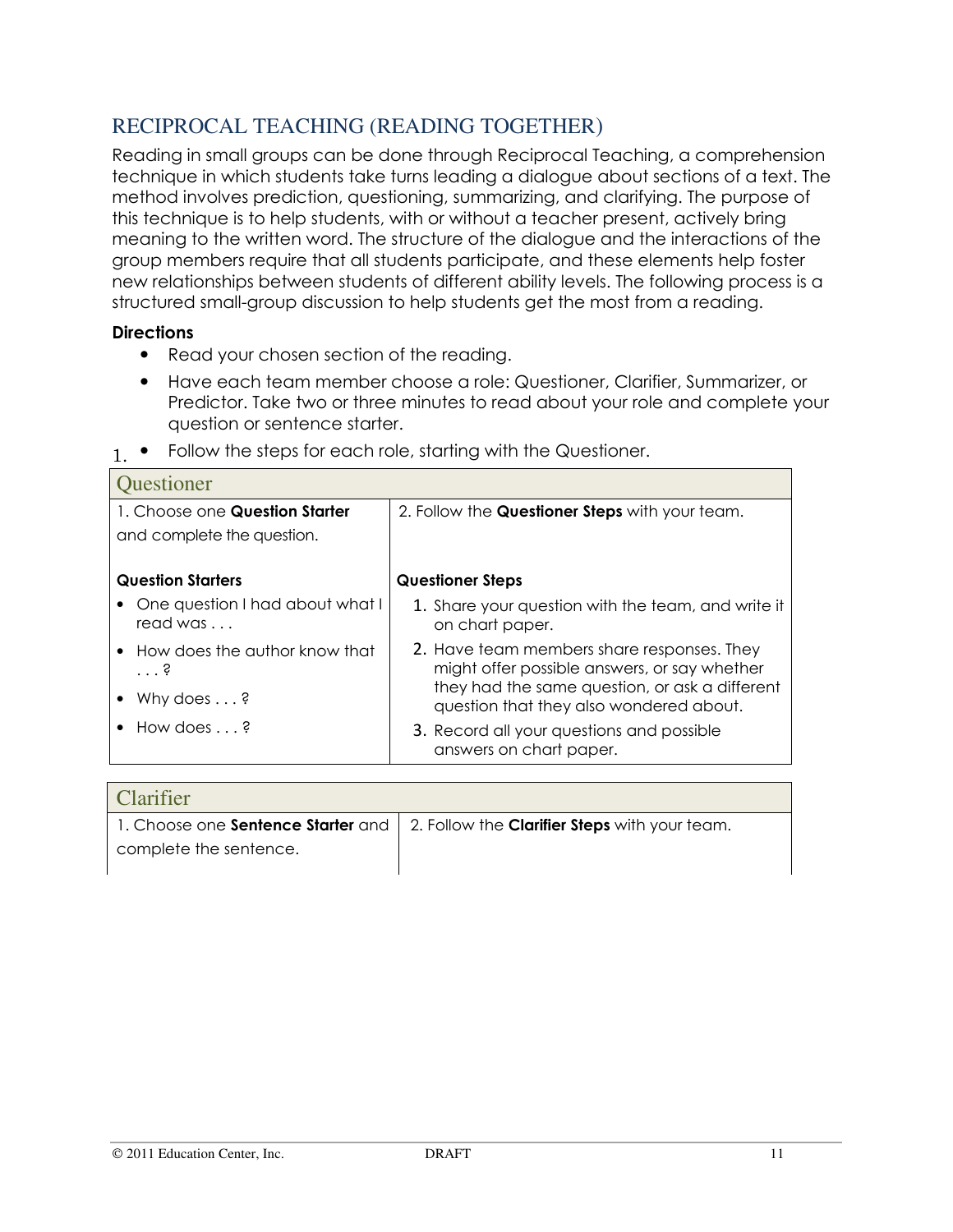| <b>Sentence Starters</b><br>• One word (or phrase) that many<br>people might be unsure about is. | <b>Clarifier Steps</b><br>1. Share your sentence with the team. Write it<br>on chart paper.                                                                                                      |
|--------------------------------------------------------------------------------------------------|--------------------------------------------------------------------------------------------------------------------------------------------------------------------------------------------------|
| $\cdot$ .<br>A part of the section that people<br>may find confusing is $\dots$                  | 2. Together, figure out the meaning of the<br>confusing word, phrase, or part of the<br>reading. Get help from one another,<br>dictionaries, glossaries, computer resources,<br>or your teacher. |
|                                                                                                  | 3. Write your team's clarifications on the chart<br>paper.                                                                                                                                       |

| Summarizer                                                                                     |                                                                                                                                         |  |  |
|------------------------------------------------------------------------------------------------|-----------------------------------------------------------------------------------------------------------------------------------------|--|--|
| 1. Choose one <b>Sentence Starter</b> and<br>complete the sentence.                            | 2. Follow the Summarizer Steps with your team.                                                                                          |  |  |
| <b>Sentence Starters</b>                                                                       | <b>Summarizer Steps</b>                                                                                                                 |  |  |
| The most important information in<br>this section was<br>The main idea I see in this section   | 1. Share your sentence with the team. Point<br>to specific parts of the reading to support<br>your reasoning.                           |  |  |
| $is \dots$                                                                                     | 2.<br>Ask the team to respond to your sentence.                                                                                         |  |  |
| This section helps me understand<br>more about [something you are<br>studying] $\ldots$        | 3. Create a summary with your whole team.<br>Team members may:                                                                          |  |  |
|                                                                                                | Suggest possible additions<br>$\circ$                                                                                                   |  |  |
|                                                                                                | Suggest items to remove (for<br>$\circ$<br>example, is anything said twice? Too<br>detailed? Not quite important<br>enough to include?) |  |  |
|                                                                                                | 4. Write your team's summary on chart<br>paper.                                                                                         |  |  |
| Predictor                                                                                      |                                                                                                                                         |  |  |
| 1. Choose one Sentence Starter<br>and complete the sentence.                                   | 2. Follow the Predictor Steps with your team.                                                                                           |  |  |
| <b>Sentence Starters</b>                                                                       | <b>Predictor Steps</b>                                                                                                                  |  |  |
| I think the next section may be<br>about<br>The next section is likely to explain<br>$\bullet$ | Share your sentence with the team. Point to<br>1.<br>particular parts of the reading to support<br>your response.                       |  |  |
| or give examples of                                                                            | Discuss your prediction. Does it seem likely?<br>2.<br>Does anyone have suggestions to add to                                           |  |  |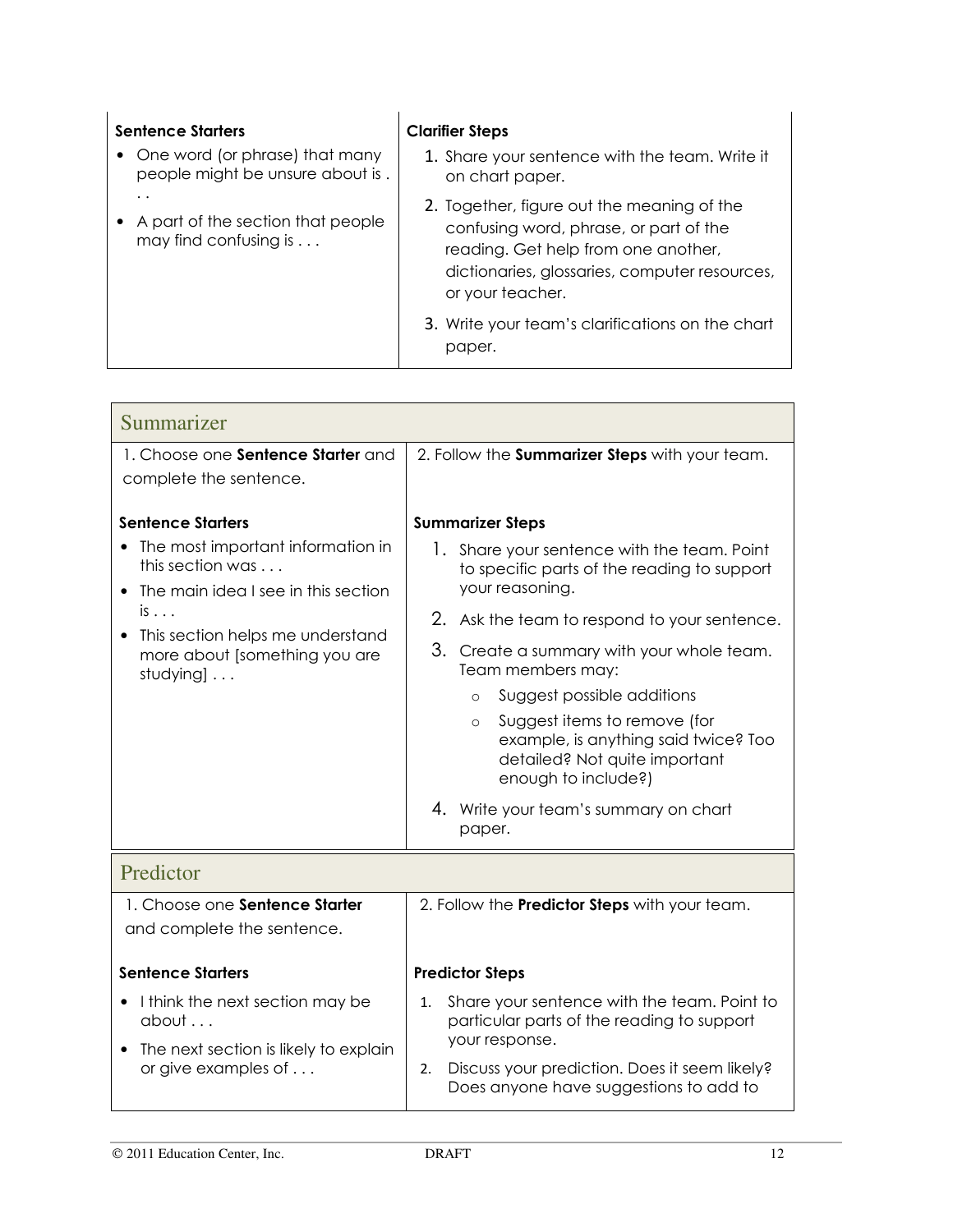| Hint: Headings within the reading |  |
|-----------------------------------|--|
| may offer clues about what comes  |  |
| next.                             |  |

the prediction or to change it?

3. Revise your original prediction (if necessary) and write it on chart paper.

When you've completed the steps for all four roles, your team will have a written record of questions (and possible answers), clarifications, a team summary, and predictions about the next section of the reading.

## REFLECT ON RECIPROCAL TEACHING/READING TOGETHER

Name: \_\_\_\_\_\_\_\_\_\_\_\_\_\_\_\_\_\_\_\_\_\_\_\_\_\_\_\_\_\_\_\_\_\_\_\_\_ Date: \_\_\_\_\_\_\_\_\_\_\_\_\_\_\_\_\_\_\_\_\_

1. Did you learn what you expected to learn from the reading? Why or why not?

2. Do you still have unanswered questions? How do you think you could find answers to any remaining questions?

3. Think about the Reciprocal Teaching/Reading Together steps and discussions. What in this process was especially helpful? What was not so helpful?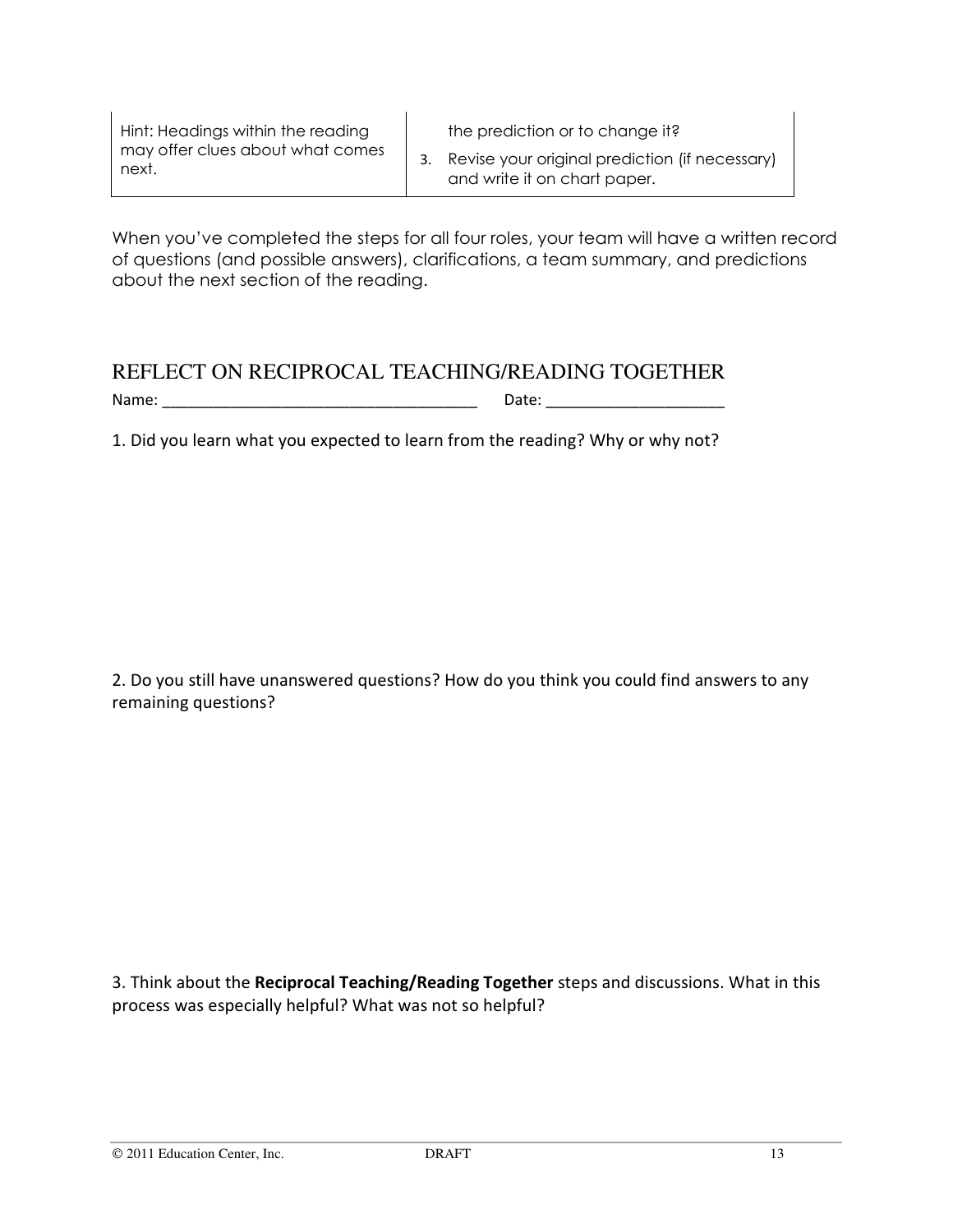## WORD WALLS

## A Literacy Strategy

How can you help students of any age take ownership of the vocabulary words they are expected to learn in a course? One proven strategy is to post new and unfamiliar words on a wall so students can regularly refer to them during discussions and in-class writing. When thoughtfully used, Word Walls can be a powerful visual aid for all students trying to master new vocabulary.

### What Is a Word Wall?

The vocabulary of law can be challenging for students, especially those who are not fluent in English or who have language disabilities. A Word Wall is simply a display of frequently used or content-specific vocabulary words on large cards attached to a designated location in the room where all students can see them. The location can be a section of the wall, a bulletin board, a white board, or even a door in your classroom. The words can be posted on a three-panel display board, if there is limited space. To draw attention to the Word Wall, set off the space using ribbon for a border or fabric as a backing.

Write each word in large print on a piece of cardstock and post it on the wall when it is first introduced and discussed. Encourage students to integrate the words into their class discussions and their writing. Here are some tips for using a Word Wall in your classroom:

- Create word cards on cardstock or other heavy paper.
- Make the word cards all the same size; keep a stack cut and ready for words as they come up.
- Consider using specific colors for content-area themes.
- Keep the words up all year or change them for each unit's distinctive vocabulary.
- You will probably want to have about 10 to 20 words up at a time. Move words to another space in the classroom when you change units, or create a class glossary for the year.

Most teachers find it easiest to add words as they come up in the unit. Some teachers write definitions on the backs of the cards; others just post the words themselves. Words can be organized by alphabetical order, by word form (nouns, verbs), or even by word parts (root, prefix, suffix).

While a Word Wall can be a resource for students on its own, it can also be the source of short learning activities. You can use a given set of wall words (from a single week or from an entire unit, for example) to have students create a mind map or concept wheel that shows the relationships of the words to one another.

If you wish to learn more, further information can be easily found on the Internet by conducting a search on the phrases "word walls" and "secondary school" or "high school."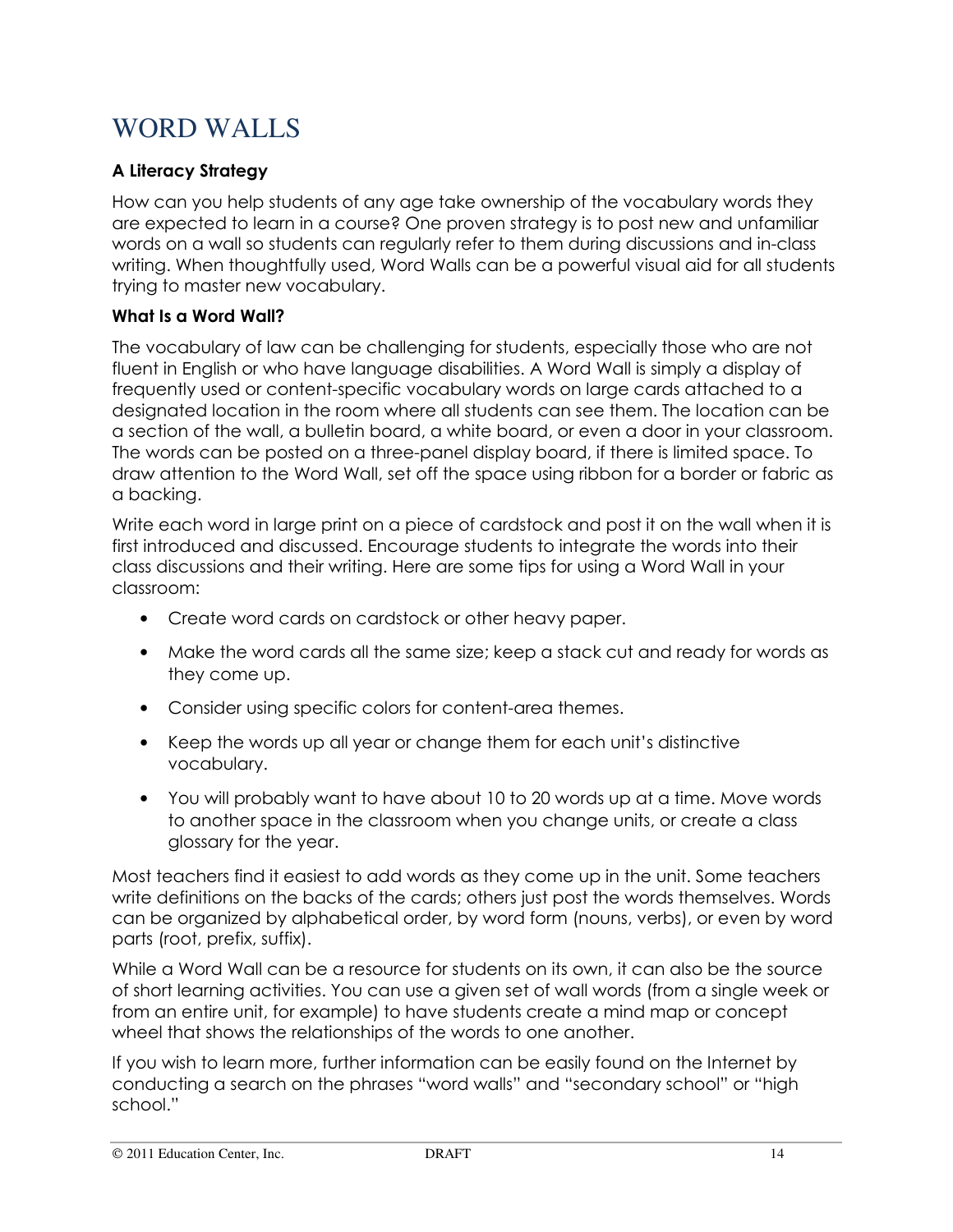## ANNOTATING AND PARAPHRASING

Reading and constructing meaning from a text is a complex and active process. One way to help students slow down and develop their literacy and critical analysis skills is to teach them how to annotate text as they read. This may include underlining key words, writing comments and questions in the margins, and circling words they don't know. Another way to develop students' literacy skills is to have them paraphrase or summarize text in their own words. By annotating and paraphrasing text, students actively interact with complex primary sources and increase their vocabulary and reading comprehension.

## Annotation Strategies

Read the title and write down questions or ideas it provokes for you.

Circle vocabulary words you are unsure of and check for definitions.

Try to make predictions as you're reading.

Flag a place in the reading where you're confused. Later, write down your attempt to "unconfuse" yourself.

Jot down questions in the reading when you wonder about the author's purpose for including certain information or details.

Indicate a place in the text with which you can make a personal connection or a connection to the world around you.

## Paraphrasing Strategies

Figure out the meaning of difficult passages: What are the meanings of unfamiliar words? What are the subject, verb, and object of the sentence? What is the main idea of the sentence?

Use synonyms: Come up with a word from your own vocabulary that comes as close to the meaning of the original as possible.

Use the order of ideas or the sentence pattern: Change the pattern of the sentence without altering its meaning.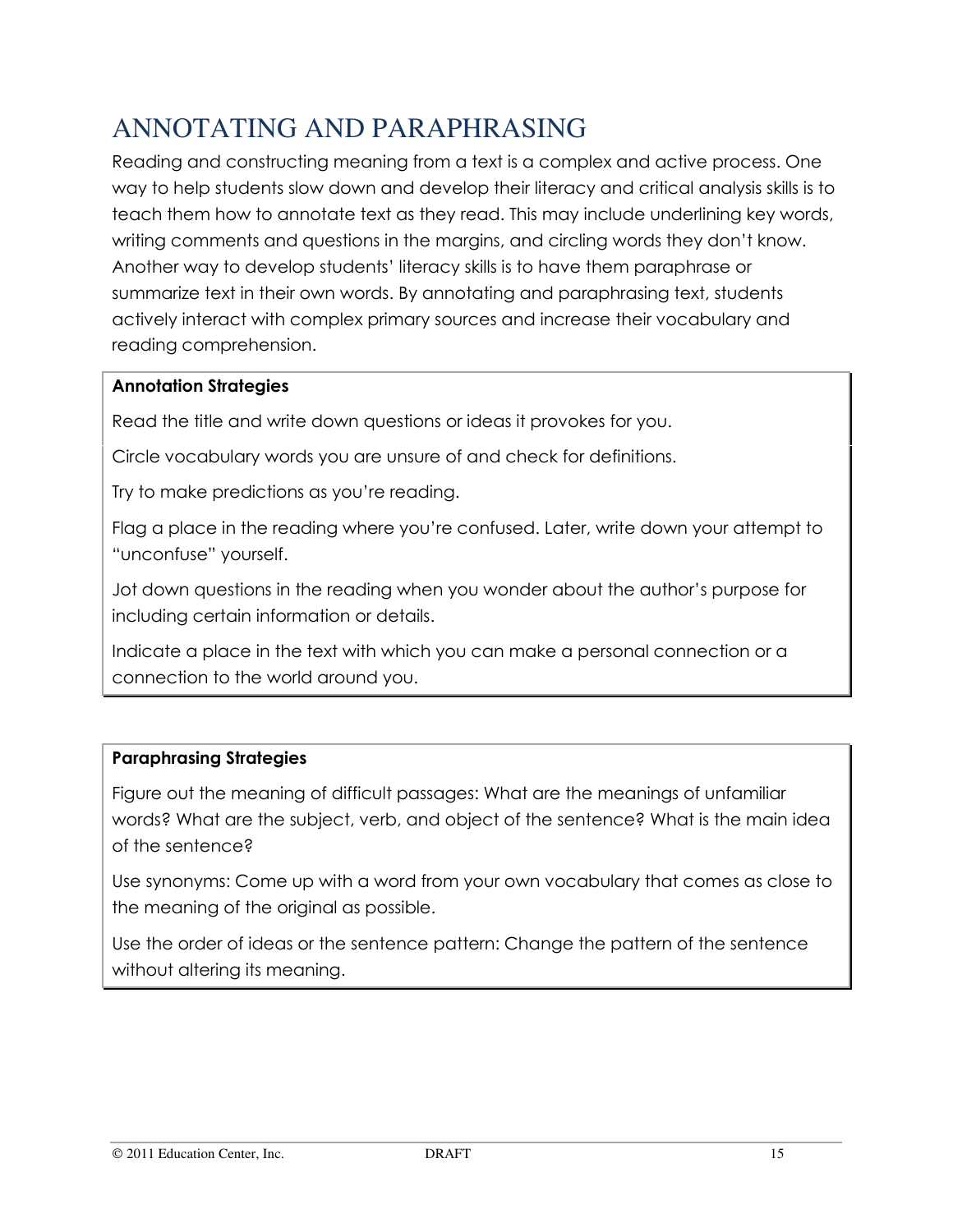## EVALUATING PRIMARY SOURCE DOCUMENTS

Use these questions to help you decide how credible your research source is.

### At first glance . . .

- What is the date and title of the resource?
- Is this resource a primary or secondary source?
- Where does this resource come from, and who published it?

### Look more carefully . . .

- Who is the author of this resource?
- Why is the author writing this piece? What is the author's point of view?
- Is the information fact, opinion, or propaganda? Is it biased or objective? Think about the opposing viewpoint.

### Think about what you found and what you need . . .

- How credible (believable) is this resource? Why do you think so?
- What kinds of information can you learn from this resource?
- What questions does this resource raise in your mind?
- What additional information would you need? Does the resource include references that you can use to obtain additional resources on the topic?